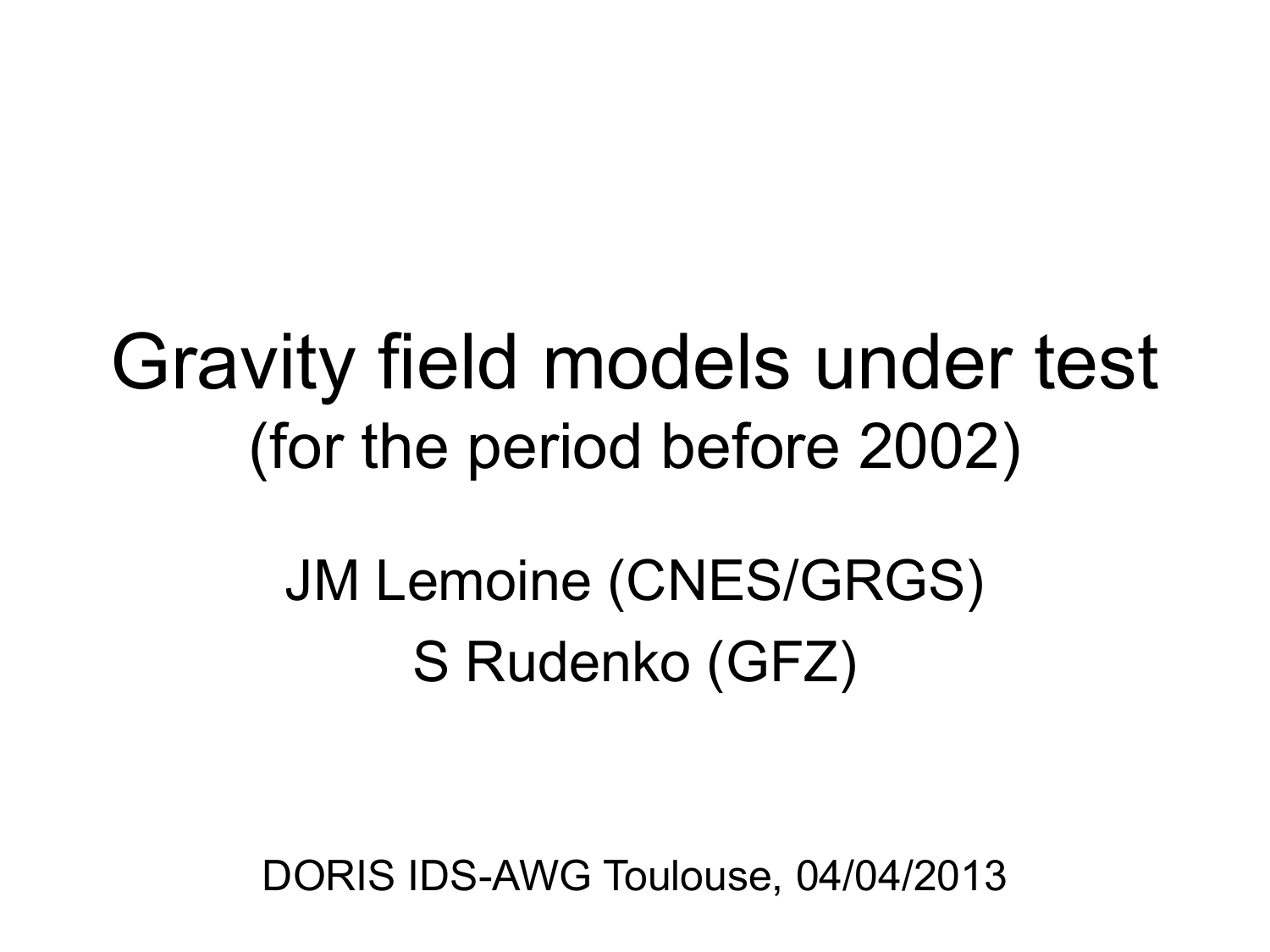# Gravity field models under test

- **EIGEN-GL04S** : Based on 4.5 years of GRACE+LAGEOS data. 1/y and 2/y periodic variations. Drifts are not considered.
- **EIGEN-6S2** : Based on the same data as EIGEN-6C2. Full degree 2 replaced by annual PWL model between 1985 and 2012 (from LAGEOS-1&2 + GRACE GRGS RL02 time series). 1/y and 2/y periodic variations.
- **EIGEN-6S2.v5** : Same as **EIGEN-6S2**, except that all degrees between 3 and 50 have been replaced by annual PWL model between 2003 and 2012 (from GRACE+LAGEOS RL02 time series). 1/y and 2/y periodic variations.

Extrapolation before 2003 and after 2012: Constant biases + 1/y and 2/y periodic variations.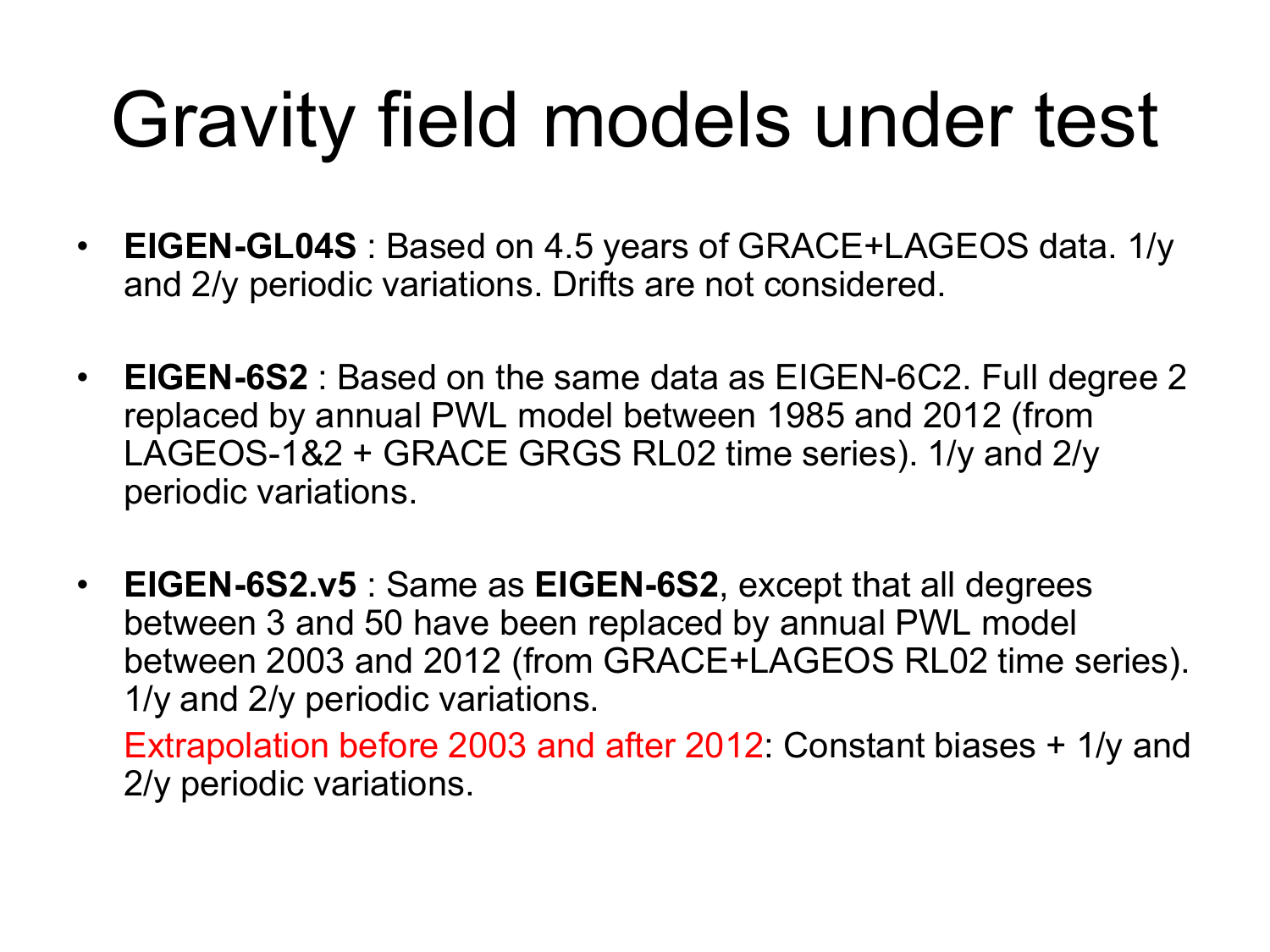### $C(2,0)$  coefficient

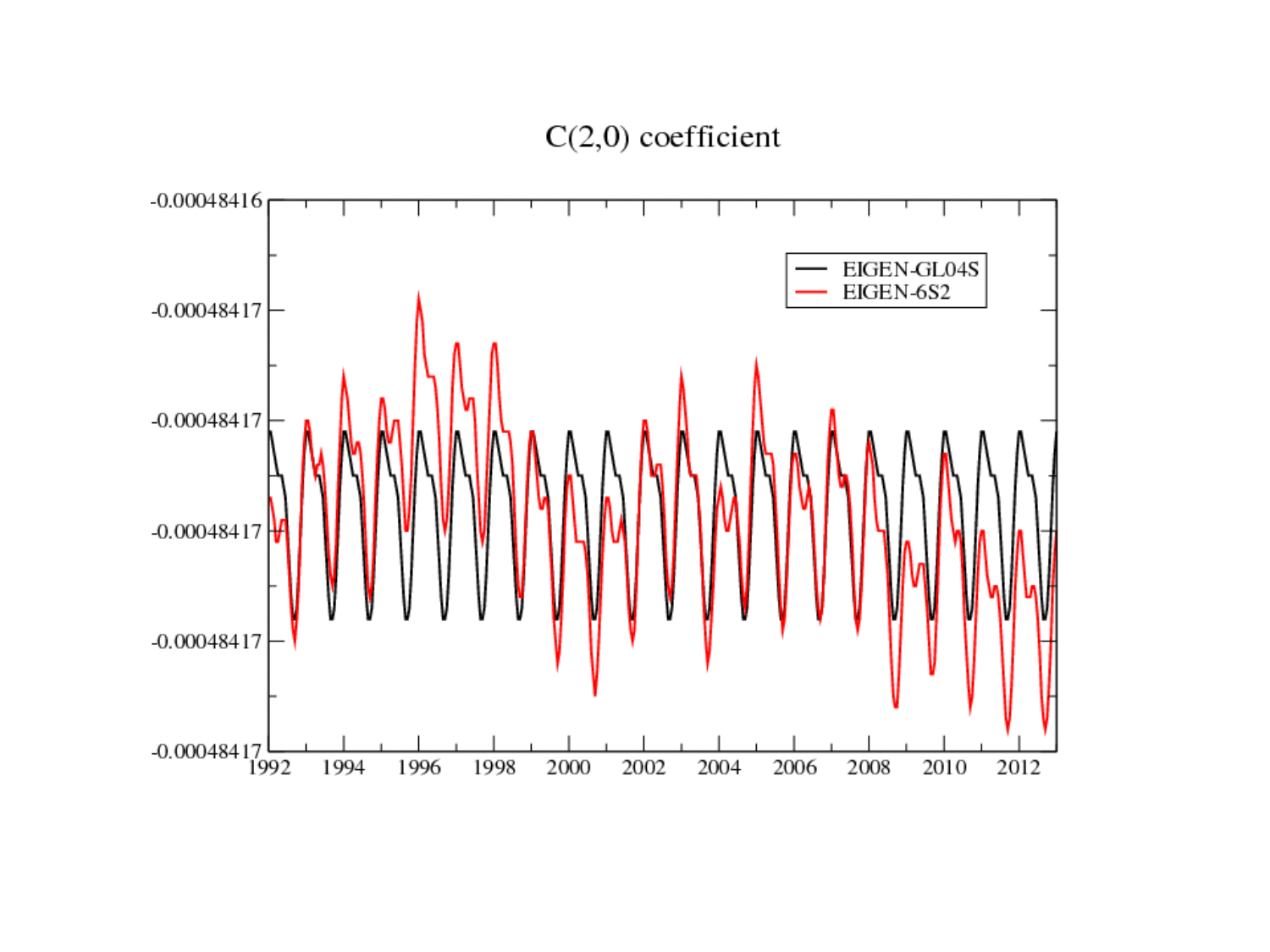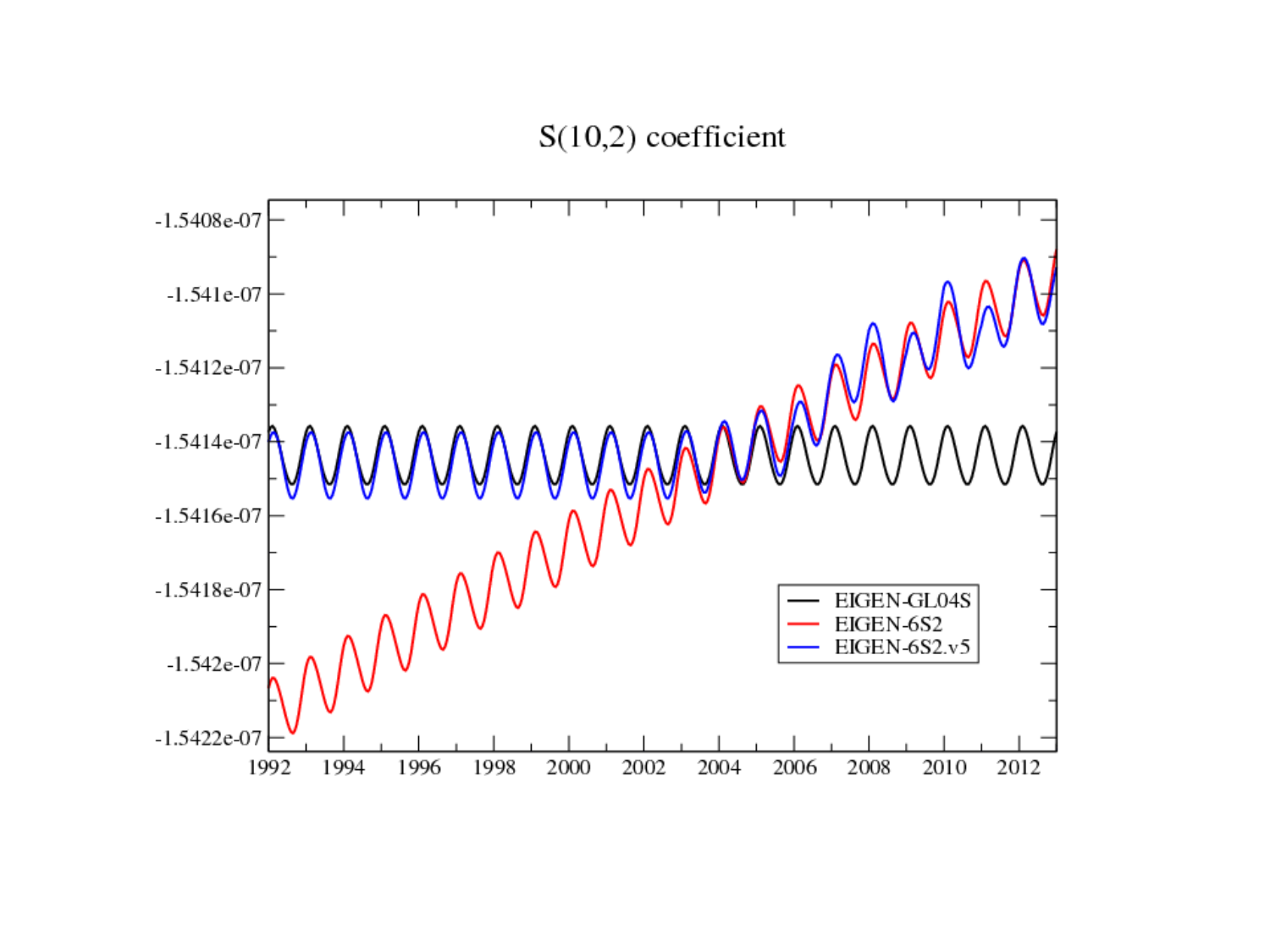# SLR and XOVER residuals

#### • **ERS-1**

| SI R<br>[cm] | <b>SXO</b><br>[cm] | arcs used | Number of Geopotential model Comment                                                         |                         |
|--------------|--------------------|-----------|----------------------------------------------------------------------------------------------|-------------------------|
|              |                    |           | CCI04 2.145824 4.735484 376 / 362 EIGEN-GL04S<br>CCI13 2.219406 4.843073 375 / 361 EIGEN-6S2 | gives smallest RMS fits |

#### =====

#### **ERS-2**

| SI R<br>[cm] | <b>SXO</b><br>[cm] | arcs used | Number of Geopotential model Comment                                                         |                         |
|--------------|--------------------|-----------|----------------------------------------------------------------------------------------------|-------------------------|
|              |                    |           | CCI04 1.684111 4.097691 793 / 779 EIGEN-GL04S<br>CCI13 1.733231 4.130400 793 / 779 EIGEN-6S2 | gives smallest RMS fits |

#### $=$

#### **ENVISAT**

- SLR SXO Number of Geopotential model Comment<br>
[cm] [cm] arcs used arcs used
- CCI07 1.327476 0.043178 662 / 648 EIGEN-GL04S CCI13 1.278550 0.043151 662 / 648 EIGEN-6S2 gives smallest RMS fits

#### =====

#### **TOPEX/Poseidon**

| SI R<br>[cm] | <b>SXO</b><br>[cm] | arcs used | Number of Geopotential model Comment                                                         |                         |
|--------------|--------------------|-----------|----------------------------------------------------------------------------------------------|-------------------------|
|              |                    |           | CCI01 2.031886 0.047977 494 / 459 EIGEN-GL04S<br>CCI04 2.053563 0.048004 494 / 459 EIGEN-6S2 | gives smallest RMS fits |